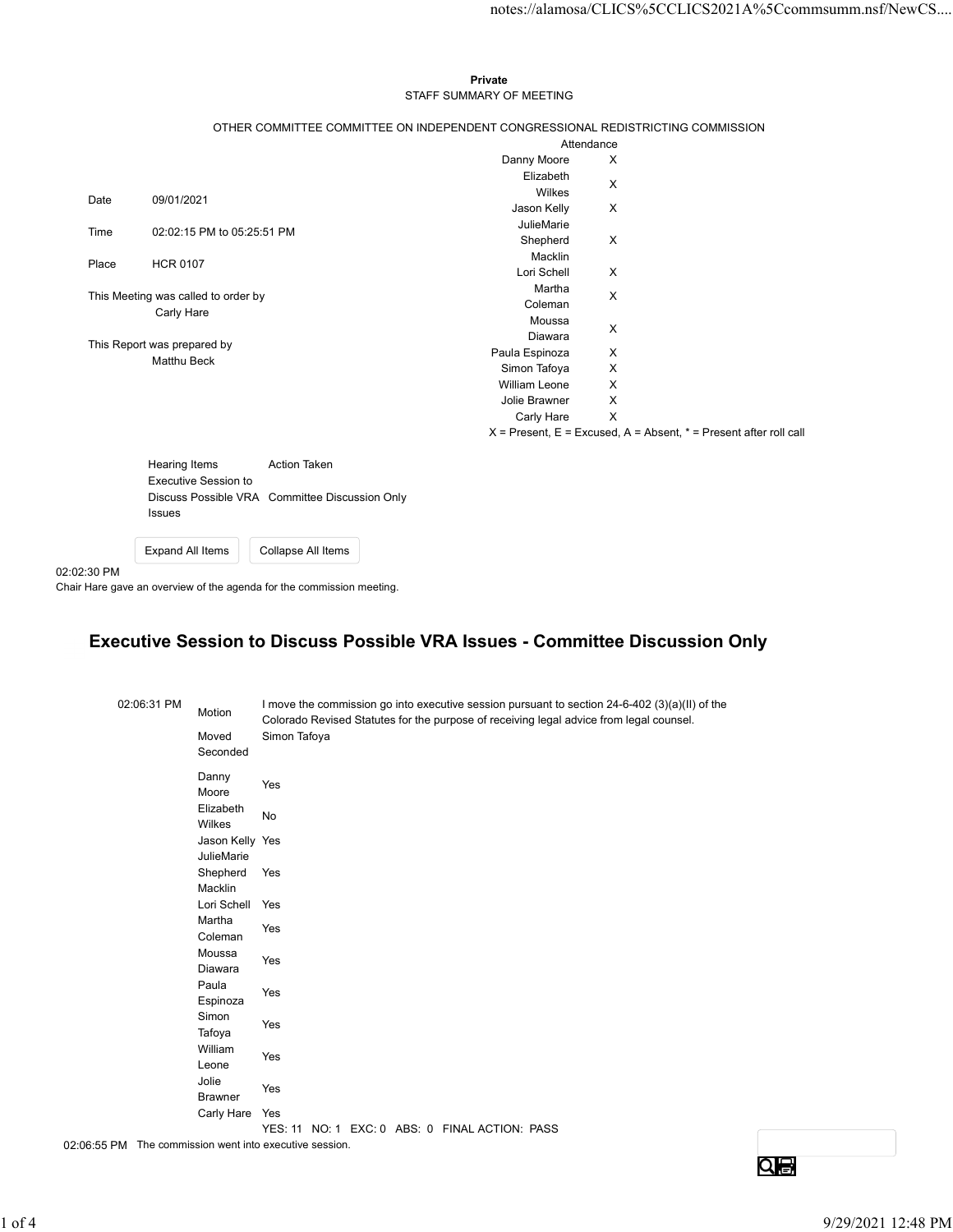|             |                       | notes://alamosa/CLICS%5CCLICS2021A%5Ccommsumm.nsf/New           |
|-------------|-----------------------|-----------------------------------------------------------------|
|             |                       |                                                                 |
|             |                       |                                                                 |
| 03:09:35 PM | Motion<br>Moved       | I move to exit executive session.<br>Lori Schell                |
|             | Seconded              |                                                                 |
|             | Danny                 |                                                                 |
|             | Moore                 |                                                                 |
|             | Elizabeth<br>Wilkes   |                                                                 |
|             | Jason Kelly           |                                                                 |
|             | JulieMarie            |                                                                 |
|             | Shepherd              |                                                                 |
|             | Macklin               |                                                                 |
|             | Lori Schell<br>Martha |                                                                 |
|             | Coleman               |                                                                 |
|             | Moussa                |                                                                 |
|             | Diawara               |                                                                 |
|             | Paula                 |                                                                 |
|             | Espinoza              |                                                                 |
|             | Simon<br>Tafoya       |                                                                 |
|             | William               |                                                                 |
|             | Leone                 |                                                                 |
|             | Jolie                 |                                                                 |
|             | <b>Brawner</b>        |                                                                 |
|             | Carly Hare            |                                                                 |
|             |                       | YES: 0 NO: 0 EXC: 0 ABS: 0 FINAL ACTION: Pass Without Objection |
|             |                       | 03:09:45 PM The commission exited executive session.            |

- 03:12:51 PM Commissioner Moore presented his requested map of the staff to the commission.
- 03:29:44 PM Commissioners discussed the presented map and asked for clarifications.
- 03:56:16 PM Commissioners discussed the presented map and concerns or things to consider.
- 04:17:52 PM The commission discussed Commissioner Tafoya's motion.
- 04:17:52 PM The commission discussed Commissioner Tafoya's motion to make the Southern part of Colorado a community of interest.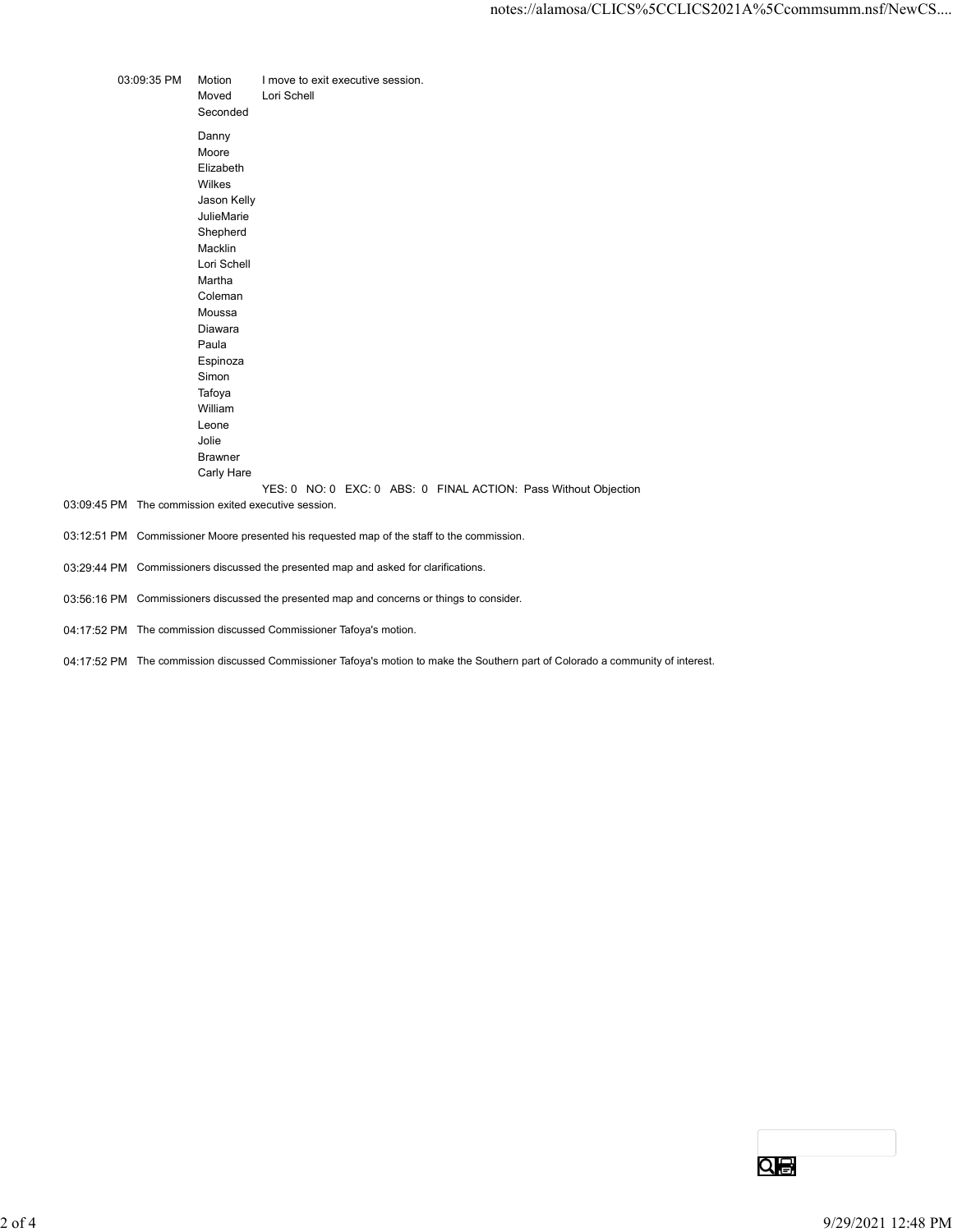| 05:05:33 PM<br>I move that based on the facts delivered through public testimony and from various experts in,<br>agriculture, water and Native American Issues that the region made up of Pueblo, Otero, Huerfano,<br>Las Animas Counties and the six counties of the San Luis Valley and extending into Archuleta, La<br>Plata, and Montezuma counties to capture the two tribes - Southern Ute, Ute Mountain Ute - be<br>Motion<br>identified as a community of interest based on their shared policy concerns of, but not limited to,<br>water, agriculture, education and other federal issues along with shared history, culture and<br>linguistic traits and uniqueness.<br>Simon Tafoya<br>Moved<br>Seconded<br>Danny<br>No<br>Moore<br>Elizabeth<br>Yes<br>Wilkes<br>Jason Kelly No<br>JulieMarie<br>Shepherd Excused<br>Macklin<br>Lori Schell No<br>Martha<br>Yes<br>Coleman<br>Moussa<br>Yes<br>Diawara<br>Paula<br>Yes<br>Espinoza<br>Simon<br>Yes<br>Tafoya<br>William<br>No<br>Leone<br>Jolie<br>Yes<br><b>Brawner</b><br>Carly Hare Yes<br>YES: 7 NO: 4 EXC: 1 ABS: 0 FINAL ACTION: PASS<br>05:21:01 PM<br>I move that the counties of the San Luis Valley and Las Animas, Huerfano, Pueblo and Otero<br>County be defined as a community of interest and kept together to the extent possible by staff in its<br>Motion<br>staff plan.<br>William Leone<br>Moved<br>Seconded<br>Danny<br>Yes<br>Moore<br>Elizabeth<br>No<br>Wilkes<br>Jason Kelly Yes<br>JulieMarie<br>Shepherd Excused<br>Macklin<br>Lori Schell Yes<br>Martha<br>Yes<br>Coleman<br>Moussa<br>$\operatorname{\mathsf{No}}$<br>Diawara<br>Paula<br>No<br>Espinoza<br>Simon<br>$\operatorname{\mathsf{No}}$<br>Tafoya<br>William<br>Yes<br>Leone<br>Jolie<br>No<br><b>Brawner</b><br>Carly Hare No<br>YES: 5 NO: 6 EXC: 1 ABS: 0 FINAL ACTION: FAIL<br>05:22:48 PM<br>Commissioner Hare gave an overview of when the staff plan will be available to the commission and what will be on upcoming<br>meeting agendas.<br><u>Qe</u> |          |  | notes://alamosa/CLICS%5CCLICS2021A%5Ccommsumm.nsf/NewCS |                    |
|------------------------------------------------------------------------------------------------------------------------------------------------------------------------------------------------------------------------------------------------------------------------------------------------------------------------------------------------------------------------------------------------------------------------------------------------------------------------------------------------------------------------------------------------------------------------------------------------------------------------------------------------------------------------------------------------------------------------------------------------------------------------------------------------------------------------------------------------------------------------------------------------------------------------------------------------------------------------------------------------------------------------------------------------------------------------------------------------------------------------------------------------------------------------------------------------------------------------------------------------------------------------------------------------------------------------------------------------------------------------------------------------------------------------------------------------------------------------------------------------------------------------------------------------------------------------------------------------------------------------------------------------------------------------------------------------------------------------------------------------------------------------------------------------------------------------------------------------------------------------------------------------------------------------------------------------------------------------------------------------------------------|----------|--|---------------------------------------------------------|--------------------|
|                                                                                                                                                                                                                                                                                                                                                                                                                                                                                                                                                                                                                                                                                                                                                                                                                                                                                                                                                                                                                                                                                                                                                                                                                                                                                                                                                                                                                                                                                                                                                                                                                                                                                                                                                                                                                                                                                                                                                                                                                  |          |  |                                                         |                    |
|                                                                                                                                                                                                                                                                                                                                                                                                                                                                                                                                                                                                                                                                                                                                                                                                                                                                                                                                                                                                                                                                                                                                                                                                                                                                                                                                                                                                                                                                                                                                                                                                                                                                                                                                                                                                                                                                                                                                                                                                                  |          |  |                                                         |                    |
|                                                                                                                                                                                                                                                                                                                                                                                                                                                                                                                                                                                                                                                                                                                                                                                                                                                                                                                                                                                                                                                                                                                                                                                                                                                                                                                                                                                                                                                                                                                                                                                                                                                                                                                                                                                                                                                                                                                                                                                                                  |          |  |                                                         |                    |
|                                                                                                                                                                                                                                                                                                                                                                                                                                                                                                                                                                                                                                                                                                                                                                                                                                                                                                                                                                                                                                                                                                                                                                                                                                                                                                                                                                                                                                                                                                                                                                                                                                                                                                                                                                                                                                                                                                                                                                                                                  |          |  |                                                         |                    |
|                                                                                                                                                                                                                                                                                                                                                                                                                                                                                                                                                                                                                                                                                                                                                                                                                                                                                                                                                                                                                                                                                                                                                                                                                                                                                                                                                                                                                                                                                                                                                                                                                                                                                                                                                                                                                                                                                                                                                                                                                  |          |  |                                                         |                    |
|                                                                                                                                                                                                                                                                                                                                                                                                                                                                                                                                                                                                                                                                                                                                                                                                                                                                                                                                                                                                                                                                                                                                                                                                                                                                                                                                                                                                                                                                                                                                                                                                                                                                                                                                                                                                                                                                                                                                                                                                                  |          |  |                                                         |                    |
|                                                                                                                                                                                                                                                                                                                                                                                                                                                                                                                                                                                                                                                                                                                                                                                                                                                                                                                                                                                                                                                                                                                                                                                                                                                                                                                                                                                                                                                                                                                                                                                                                                                                                                                                                                                                                                                                                                                                                                                                                  |          |  |                                                         |                    |
|                                                                                                                                                                                                                                                                                                                                                                                                                                                                                                                                                                                                                                                                                                                                                                                                                                                                                                                                                                                                                                                                                                                                                                                                                                                                                                                                                                                                                                                                                                                                                                                                                                                                                                                                                                                                                                                                                                                                                                                                                  |          |  |                                                         |                    |
|                                                                                                                                                                                                                                                                                                                                                                                                                                                                                                                                                                                                                                                                                                                                                                                                                                                                                                                                                                                                                                                                                                                                                                                                                                                                                                                                                                                                                                                                                                                                                                                                                                                                                                                                                                                                                                                                                                                                                                                                                  |          |  |                                                         |                    |
|                                                                                                                                                                                                                                                                                                                                                                                                                                                                                                                                                                                                                                                                                                                                                                                                                                                                                                                                                                                                                                                                                                                                                                                                                                                                                                                                                                                                                                                                                                                                                                                                                                                                                                                                                                                                                                                                                                                                                                                                                  |          |  |                                                         |                    |
|                                                                                                                                                                                                                                                                                                                                                                                                                                                                                                                                                                                                                                                                                                                                                                                                                                                                                                                                                                                                                                                                                                                                                                                                                                                                                                                                                                                                                                                                                                                                                                                                                                                                                                                                                                                                                                                                                                                                                                                                                  |          |  |                                                         |                    |
|                                                                                                                                                                                                                                                                                                                                                                                                                                                                                                                                                                                                                                                                                                                                                                                                                                                                                                                                                                                                                                                                                                                                                                                                                                                                                                                                                                                                                                                                                                                                                                                                                                                                                                                                                                                                                                                                                                                                                                                                                  |          |  |                                                         |                    |
|                                                                                                                                                                                                                                                                                                                                                                                                                                                                                                                                                                                                                                                                                                                                                                                                                                                                                                                                                                                                                                                                                                                                                                                                                                                                                                                                                                                                                                                                                                                                                                                                                                                                                                                                                                                                                                                                                                                                                                                                                  |          |  |                                                         |                    |
|                                                                                                                                                                                                                                                                                                                                                                                                                                                                                                                                                                                                                                                                                                                                                                                                                                                                                                                                                                                                                                                                                                                                                                                                                                                                                                                                                                                                                                                                                                                                                                                                                                                                                                                                                                                                                                                                                                                                                                                                                  |          |  |                                                         |                    |
|                                                                                                                                                                                                                                                                                                                                                                                                                                                                                                                                                                                                                                                                                                                                                                                                                                                                                                                                                                                                                                                                                                                                                                                                                                                                                                                                                                                                                                                                                                                                                                                                                                                                                                                                                                                                                                                                                                                                                                                                                  |          |  |                                                         |                    |
|                                                                                                                                                                                                                                                                                                                                                                                                                                                                                                                                                                                                                                                                                                                                                                                                                                                                                                                                                                                                                                                                                                                                                                                                                                                                                                                                                                                                                                                                                                                                                                                                                                                                                                                                                                                                                                                                                                                                                                                                                  |          |  |                                                         |                    |
|                                                                                                                                                                                                                                                                                                                                                                                                                                                                                                                                                                                                                                                                                                                                                                                                                                                                                                                                                                                                                                                                                                                                                                                                                                                                                                                                                                                                                                                                                                                                                                                                                                                                                                                                                                                                                                                                                                                                                                                                                  |          |  |                                                         |                    |
|                                                                                                                                                                                                                                                                                                                                                                                                                                                                                                                                                                                                                                                                                                                                                                                                                                                                                                                                                                                                                                                                                                                                                                                                                                                                                                                                                                                                                                                                                                                                                                                                                                                                                                                                                                                                                                                                                                                                                                                                                  |          |  |                                                         |                    |
|                                                                                                                                                                                                                                                                                                                                                                                                                                                                                                                                                                                                                                                                                                                                                                                                                                                                                                                                                                                                                                                                                                                                                                                                                                                                                                                                                                                                                                                                                                                                                                                                                                                                                                                                                                                                                                                                                                                                                                                                                  |          |  |                                                         |                    |
|                                                                                                                                                                                                                                                                                                                                                                                                                                                                                                                                                                                                                                                                                                                                                                                                                                                                                                                                                                                                                                                                                                                                                                                                                                                                                                                                                                                                                                                                                                                                                                                                                                                                                                                                                                                                                                                                                                                                                                                                                  |          |  |                                                         |                    |
|                                                                                                                                                                                                                                                                                                                                                                                                                                                                                                                                                                                                                                                                                                                                                                                                                                                                                                                                                                                                                                                                                                                                                                                                                                                                                                                                                                                                                                                                                                                                                                                                                                                                                                                                                                                                                                                                                                                                                                                                                  |          |  |                                                         |                    |
|                                                                                                                                                                                                                                                                                                                                                                                                                                                                                                                                                                                                                                                                                                                                                                                                                                                                                                                                                                                                                                                                                                                                                                                                                                                                                                                                                                                                                                                                                                                                                                                                                                                                                                                                                                                                                                                                                                                                                                                                                  |          |  |                                                         |                    |
|                                                                                                                                                                                                                                                                                                                                                                                                                                                                                                                                                                                                                                                                                                                                                                                                                                                                                                                                                                                                                                                                                                                                                                                                                                                                                                                                                                                                                                                                                                                                                                                                                                                                                                                                                                                                                                                                                                                                                                                                                  |          |  |                                                         |                    |
|                                                                                                                                                                                                                                                                                                                                                                                                                                                                                                                                                                                                                                                                                                                                                                                                                                                                                                                                                                                                                                                                                                                                                                                                                                                                                                                                                                                                                                                                                                                                                                                                                                                                                                                                                                                                                                                                                                                                                                                                                  |          |  |                                                         |                    |
|                                                                                                                                                                                                                                                                                                                                                                                                                                                                                                                                                                                                                                                                                                                                                                                                                                                                                                                                                                                                                                                                                                                                                                                                                                                                                                                                                                                                                                                                                                                                                                                                                                                                                                                                                                                                                                                                                                                                                                                                                  |          |  |                                                         |                    |
|                                                                                                                                                                                                                                                                                                                                                                                                                                                                                                                                                                                                                                                                                                                                                                                                                                                                                                                                                                                                                                                                                                                                                                                                                                                                                                                                                                                                                                                                                                                                                                                                                                                                                                                                                                                                                                                                                                                                                                                                                  |          |  |                                                         |                    |
|                                                                                                                                                                                                                                                                                                                                                                                                                                                                                                                                                                                                                                                                                                                                                                                                                                                                                                                                                                                                                                                                                                                                                                                                                                                                                                                                                                                                                                                                                                                                                                                                                                                                                                                                                                                                                                                                                                                                                                                                                  |          |  |                                                         |                    |
|                                                                                                                                                                                                                                                                                                                                                                                                                                                                                                                                                                                                                                                                                                                                                                                                                                                                                                                                                                                                                                                                                                                                                                                                                                                                                                                                                                                                                                                                                                                                                                                                                                                                                                                                                                                                                                                                                                                                                                                                                  |          |  |                                                         |                    |
|                                                                                                                                                                                                                                                                                                                                                                                                                                                                                                                                                                                                                                                                                                                                                                                                                                                                                                                                                                                                                                                                                                                                                                                                                                                                                                                                                                                                                                                                                                                                                                                                                                                                                                                                                                                                                                                                                                                                                                                                                  |          |  |                                                         |                    |
|                                                                                                                                                                                                                                                                                                                                                                                                                                                                                                                                                                                                                                                                                                                                                                                                                                                                                                                                                                                                                                                                                                                                                                                                                                                                                                                                                                                                                                                                                                                                                                                                                                                                                                                                                                                                                                                                                                                                                                                                                  |          |  |                                                         |                    |
|                                                                                                                                                                                                                                                                                                                                                                                                                                                                                                                                                                                                                                                                                                                                                                                                                                                                                                                                                                                                                                                                                                                                                                                                                                                                                                                                                                                                                                                                                                                                                                                                                                                                                                                                                                                                                                                                                                                                                                                                                  |          |  |                                                         |                    |
|                                                                                                                                                                                                                                                                                                                                                                                                                                                                                                                                                                                                                                                                                                                                                                                                                                                                                                                                                                                                                                                                                                                                                                                                                                                                                                                                                                                                                                                                                                                                                                                                                                                                                                                                                                                                                                                                                                                                                                                                                  |          |  |                                                         |                    |
|                                                                                                                                                                                                                                                                                                                                                                                                                                                                                                                                                                                                                                                                                                                                                                                                                                                                                                                                                                                                                                                                                                                                                                                                                                                                                                                                                                                                                                                                                                                                                                                                                                                                                                                                                                                                                                                                                                                                                                                                                  |          |  |                                                         |                    |
|                                                                                                                                                                                                                                                                                                                                                                                                                                                                                                                                                                                                                                                                                                                                                                                                                                                                                                                                                                                                                                                                                                                                                                                                                                                                                                                                                                                                                                                                                                                                                                                                                                                                                                                                                                                                                                                                                                                                                                                                                  |          |  |                                                         |                    |
|                                                                                                                                                                                                                                                                                                                                                                                                                                                                                                                                                                                                                                                                                                                                                                                                                                                                                                                                                                                                                                                                                                                                                                                                                                                                                                                                                                                                                                                                                                                                                                                                                                                                                                                                                                                                                                                                                                                                                                                                                  |          |  |                                                         |                    |
|                                                                                                                                                                                                                                                                                                                                                                                                                                                                                                                                                                                                                                                                                                                                                                                                                                                                                                                                                                                                                                                                                                                                                                                                                                                                                                                                                                                                                                                                                                                                                                                                                                                                                                                                                                                                                                                                                                                                                                                                                  |          |  |                                                         |                    |
|                                                                                                                                                                                                                                                                                                                                                                                                                                                                                                                                                                                                                                                                                                                                                                                                                                                                                                                                                                                                                                                                                                                                                                                                                                                                                                                                                                                                                                                                                                                                                                                                                                                                                                                                                                                                                                                                                                                                                                                                                  |          |  |                                                         |                    |
|                                                                                                                                                                                                                                                                                                                                                                                                                                                                                                                                                                                                                                                                                                                                                                                                                                                                                                                                                                                                                                                                                                                                                                                                                                                                                                                                                                                                                                                                                                                                                                                                                                                                                                                                                                                                                                                                                                                                                                                                                  |          |  |                                                         |                    |
|                                                                                                                                                                                                                                                                                                                                                                                                                                                                                                                                                                                                                                                                                                                                                                                                                                                                                                                                                                                                                                                                                                                                                                                                                                                                                                                                                                                                                                                                                                                                                                                                                                                                                                                                                                                                                                                                                                                                                                                                                  |          |  |                                                         |                    |
|                                                                                                                                                                                                                                                                                                                                                                                                                                                                                                                                                                                                                                                                                                                                                                                                                                                                                                                                                                                                                                                                                                                                                                                                                                                                                                                                                                                                                                                                                                                                                                                                                                                                                                                                                                                                                                                                                                                                                                                                                  | $3$ of 4 |  |                                                         | 9/29/2021 12:48 PM |